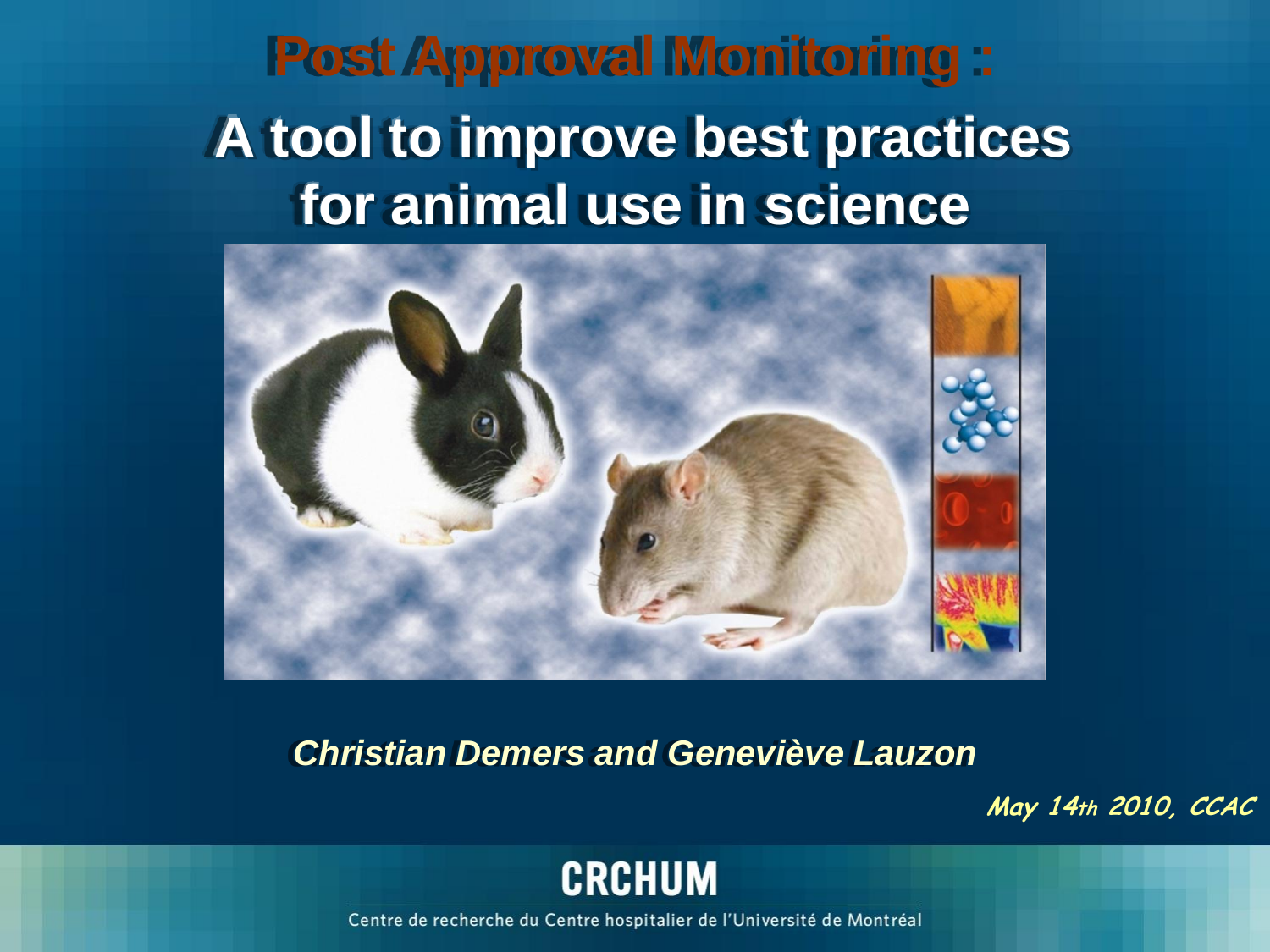

- 1. CRCHUM;
- 2. PAM program:
	- A. Which protocols are monitored;
	- B. Who visits;
	- C. What happens with the results;
	- D. Categories of non-compliance.

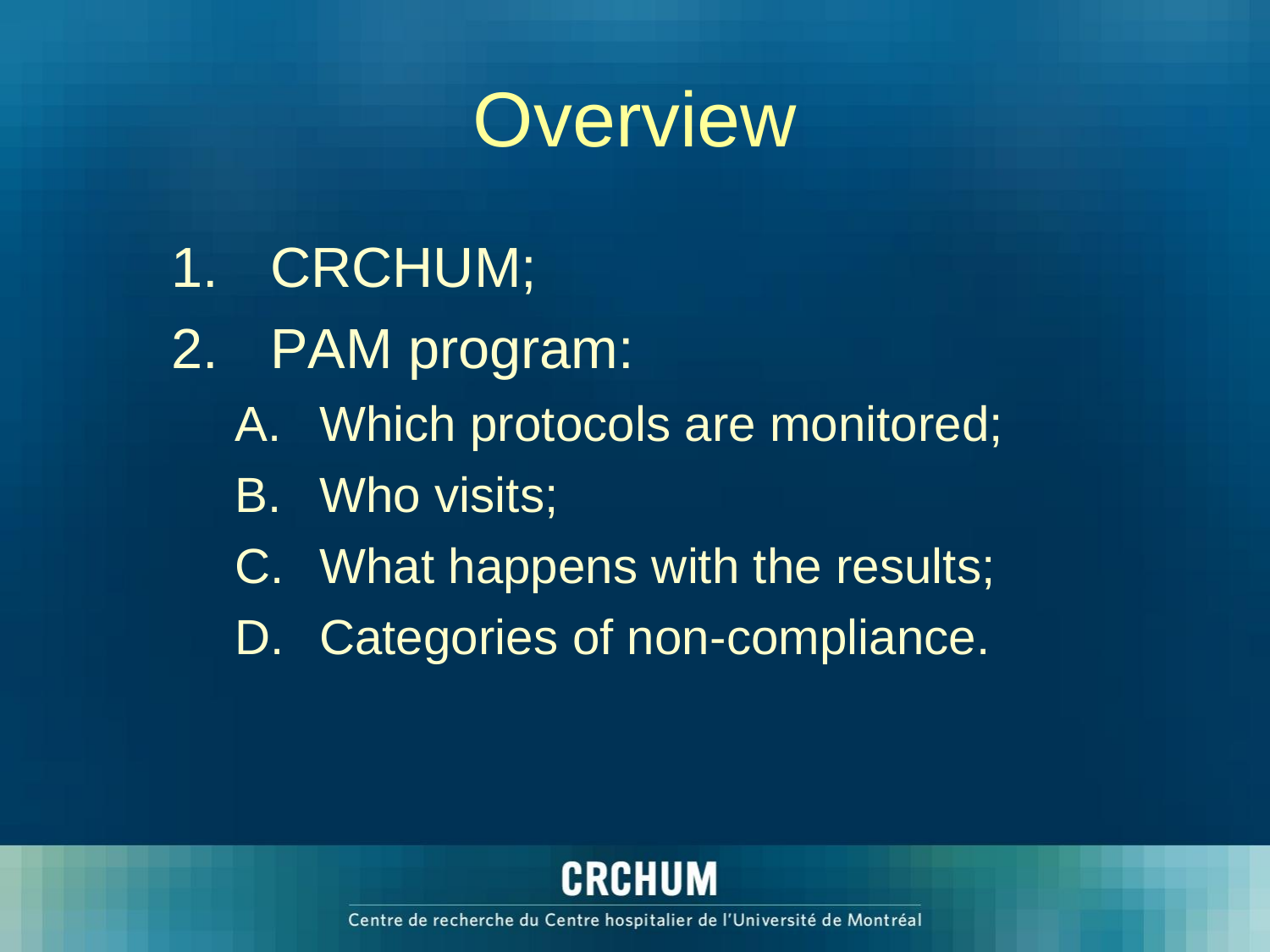



### Animal Care Committee CRCHUM





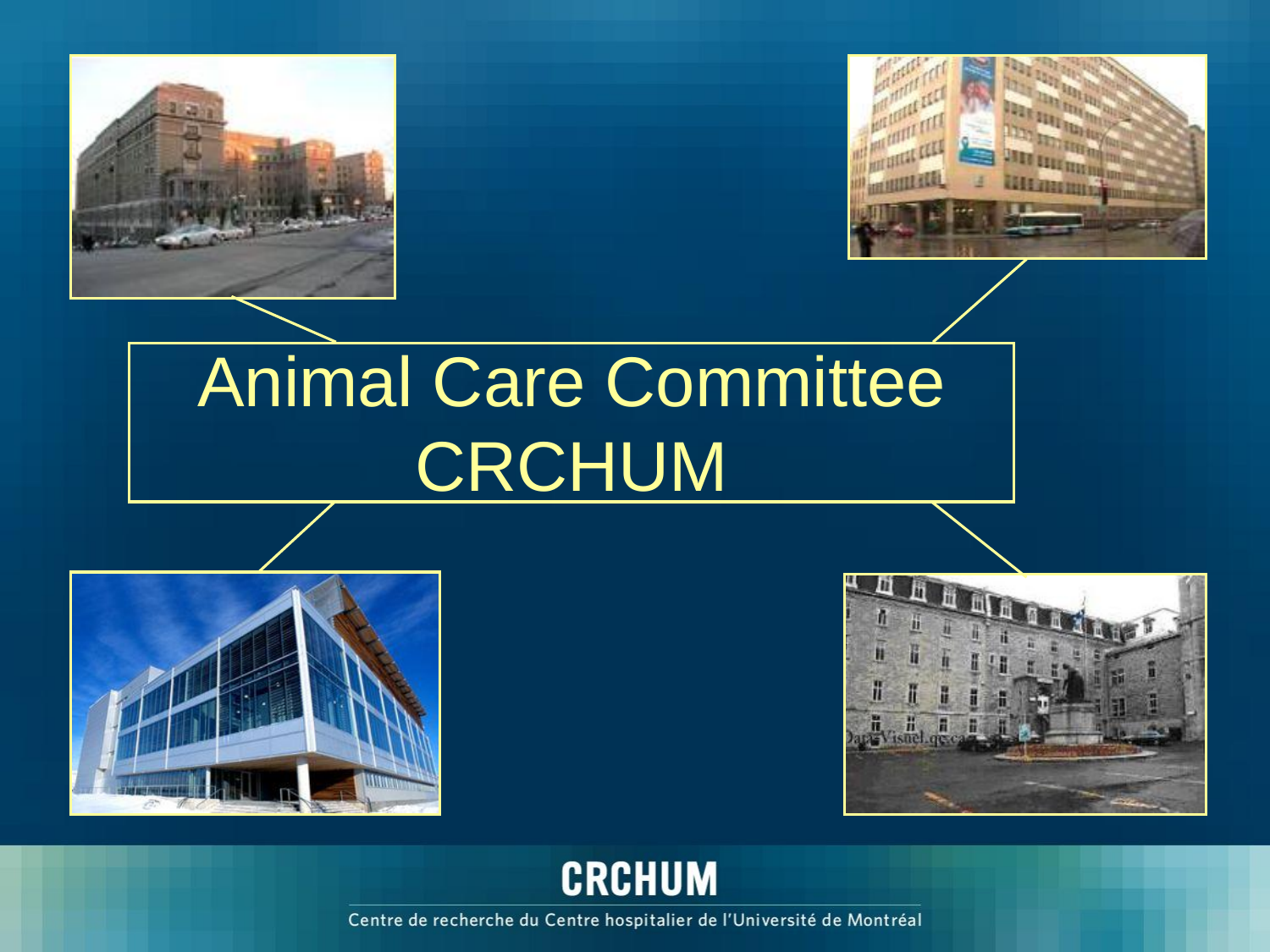### Number of protocols per category of invasiveness (April 2010)

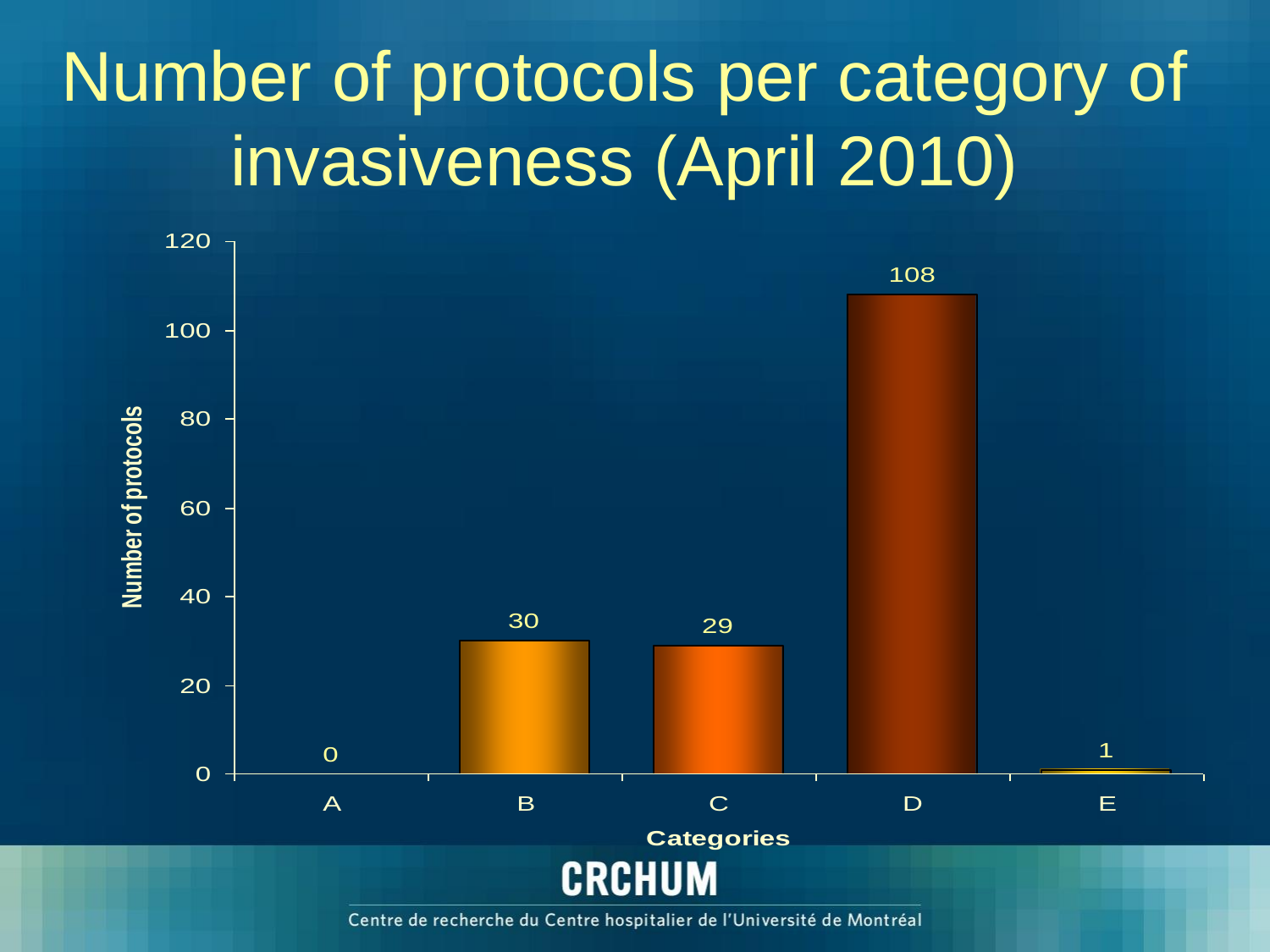#### Number of protocols per researcher  $(04/2010)$

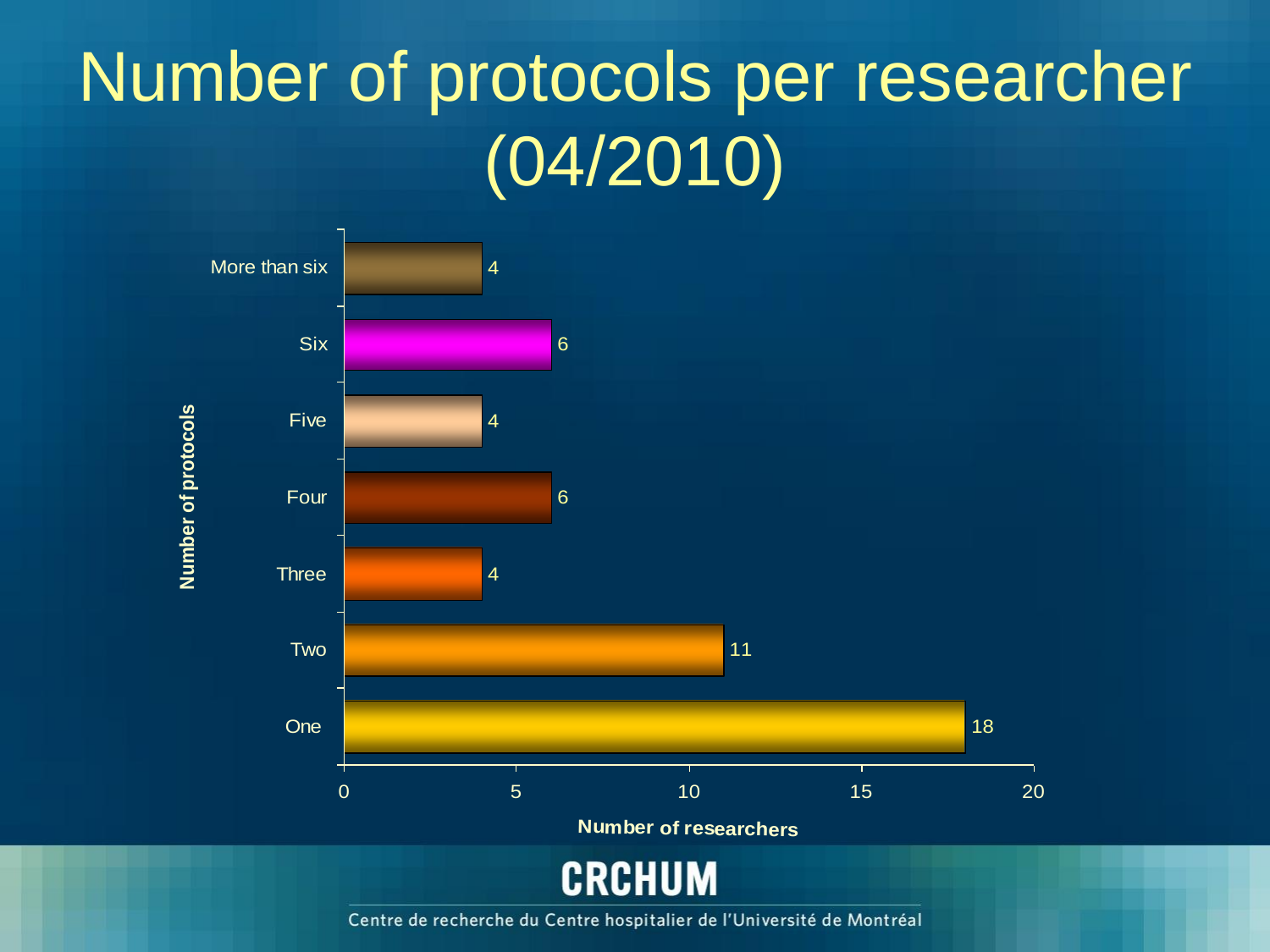#### Animals used at CRCHUM in 2009

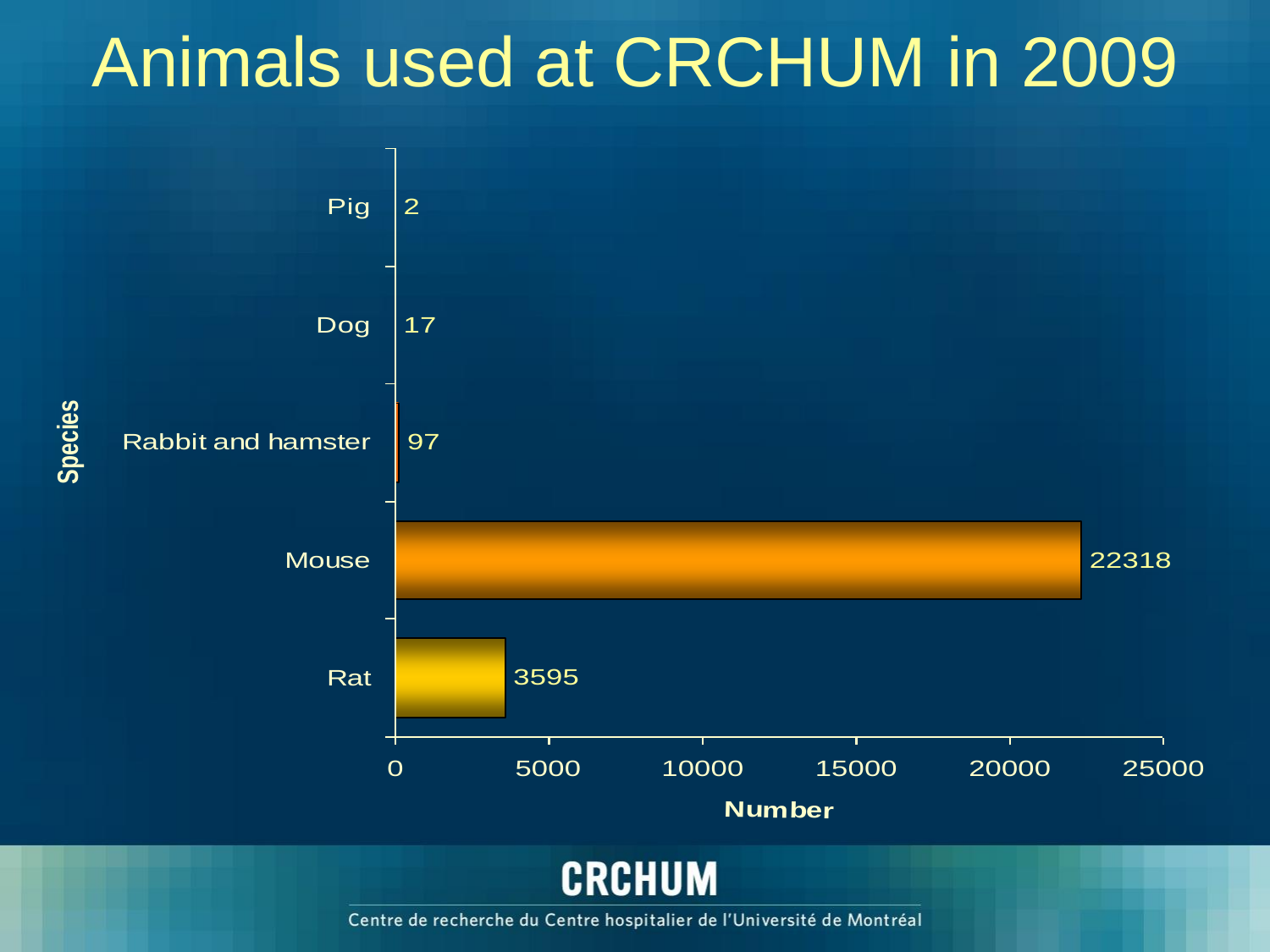# Objectives of PAM

- Monitoring one third of AUPs each year.
- Reducing concerns, problems or complaints received from members of the research center community.
- Establishing a confident relationship between animals users and ACC.

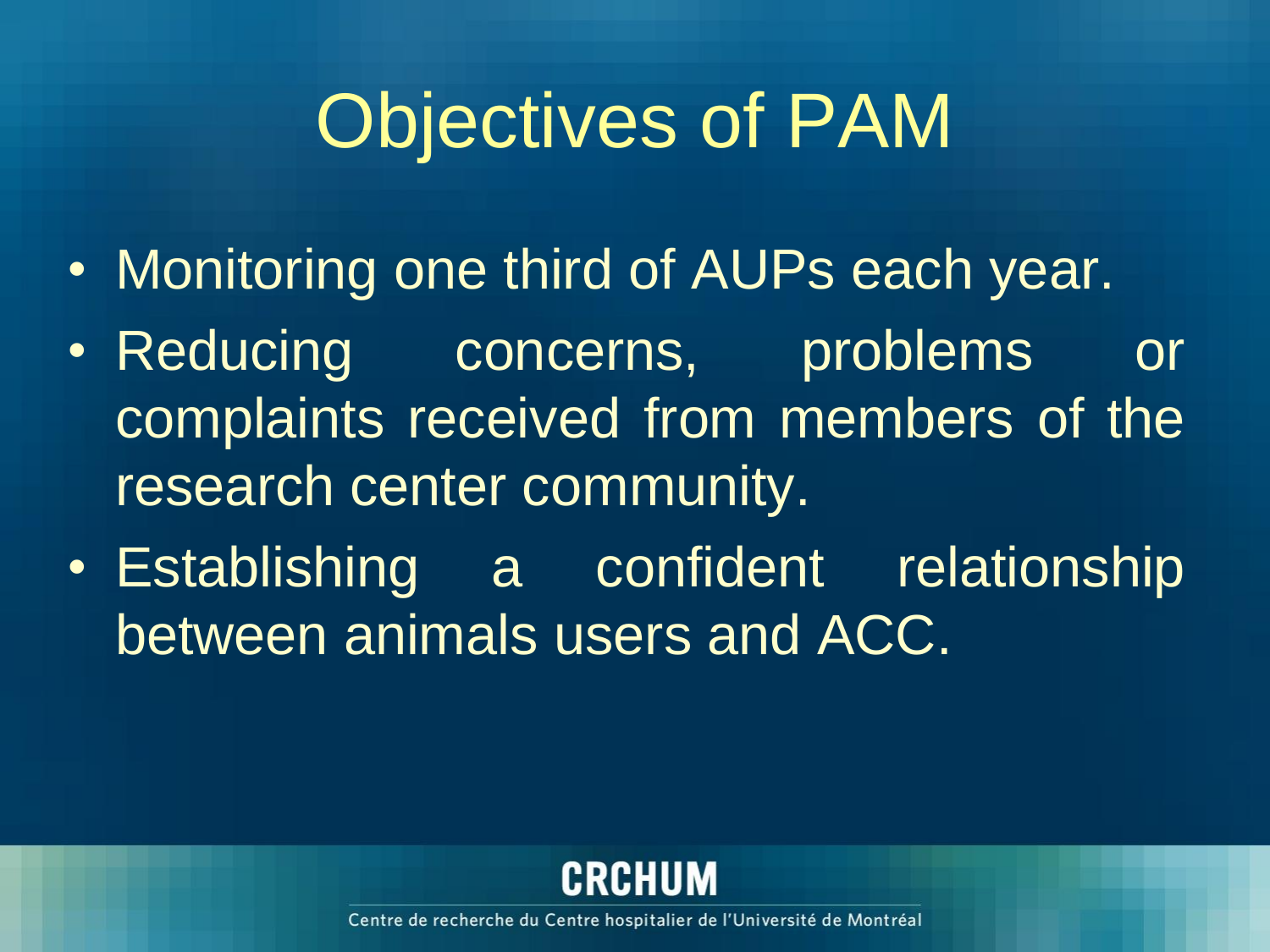### WHY?



• ACC is responsible for identifying and correcting gaps in relation to compliance with approved protocols and SOPs so that procedures with animals are done efficiently and in the best conditions possible.

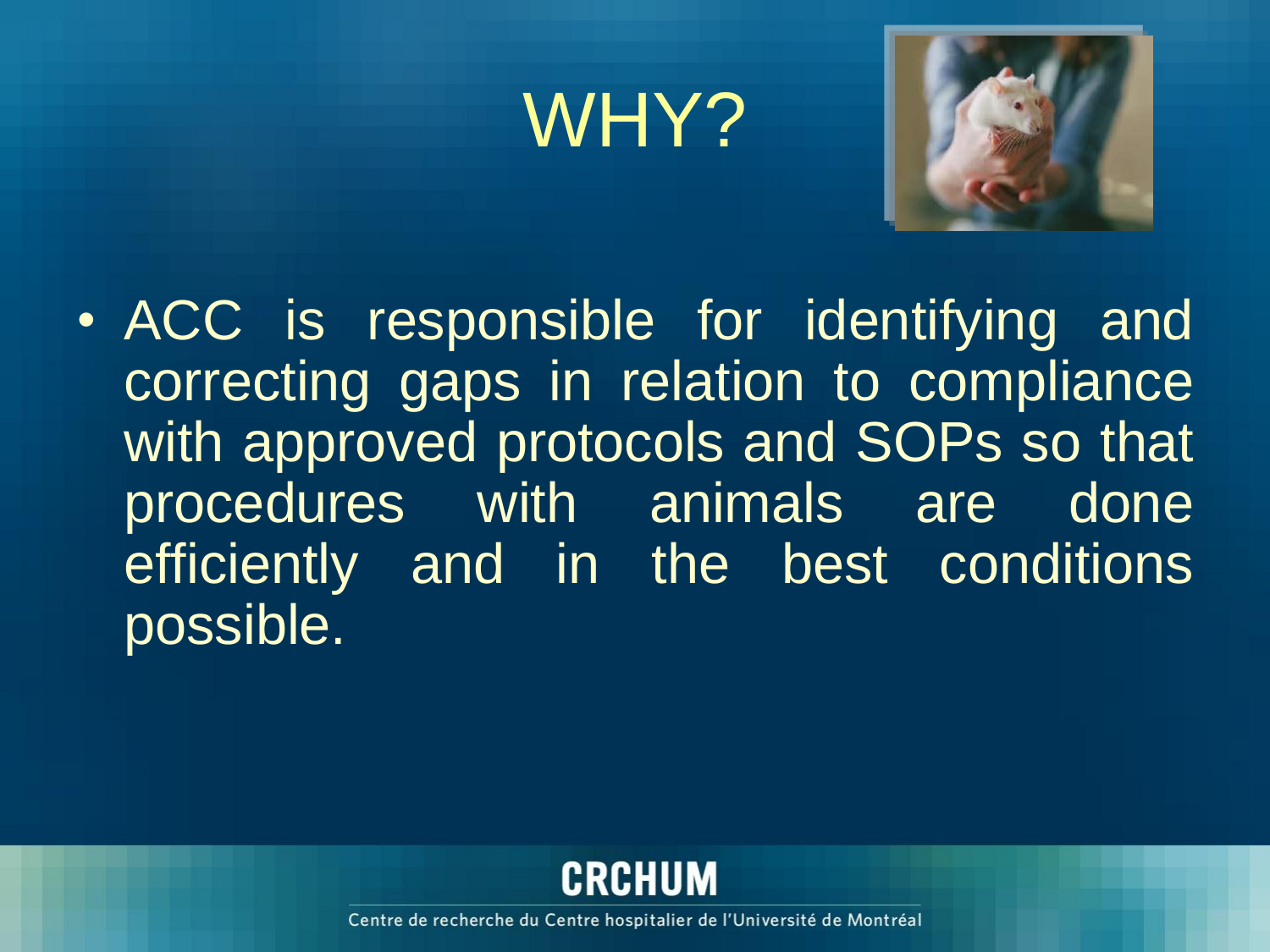## Which protocols are monitored**?**

- All E protocols are monitored;
- All protocols that raise concerns, problems or complaints are monitored;
- For all breeding protocols, checking the number of animals produced and reported by the animal care staff and / or users against the number approved in the protocol;
- All other protocols are monitored randomly (protocol number drawn and put back in pool) at the ACC monthly meeting; It should be noted that Category C and D protocols are more likely to be the subject of post-approval monitoring.

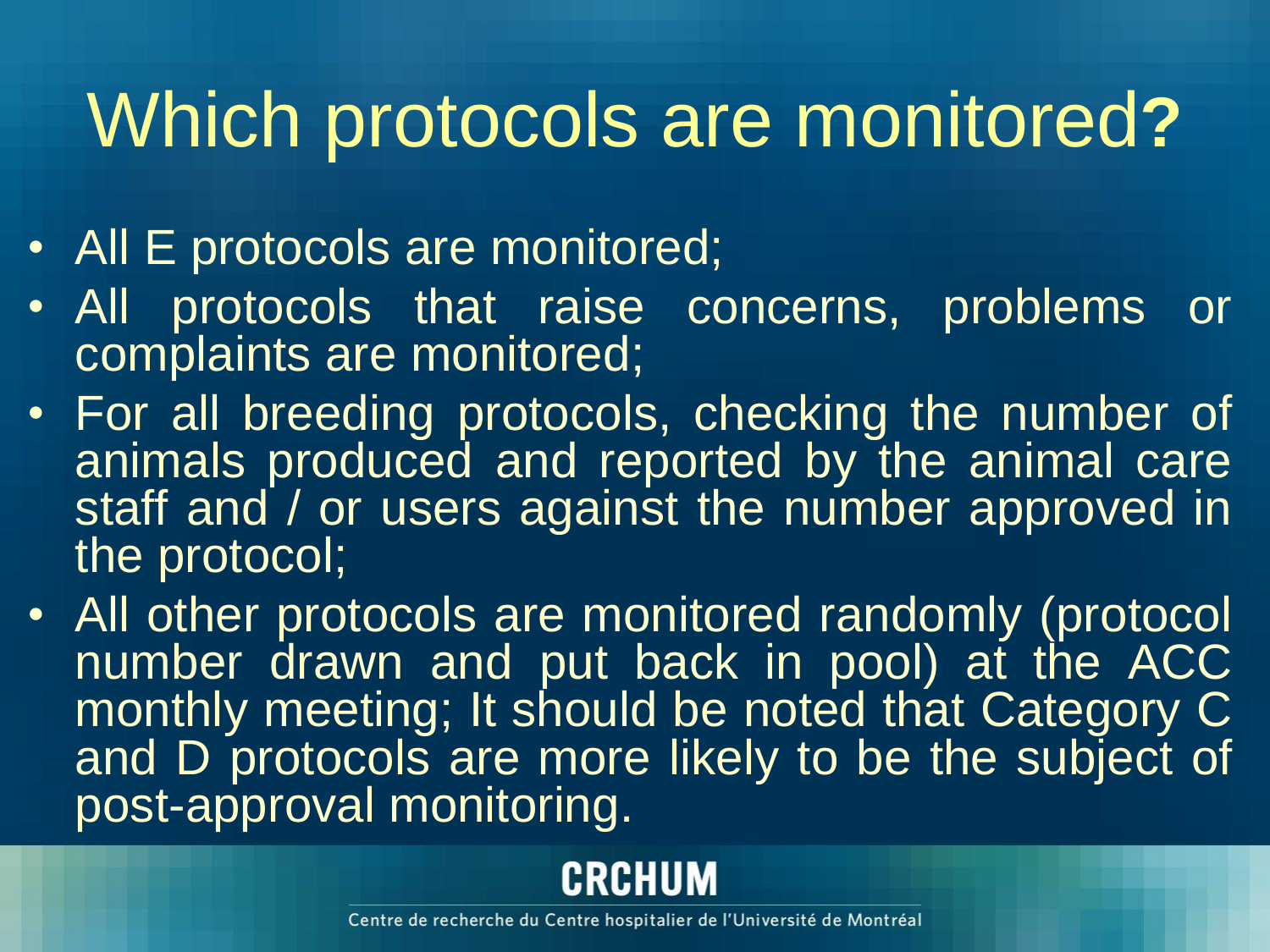#### Monitoring before and after implementation of post-approval monitoring program



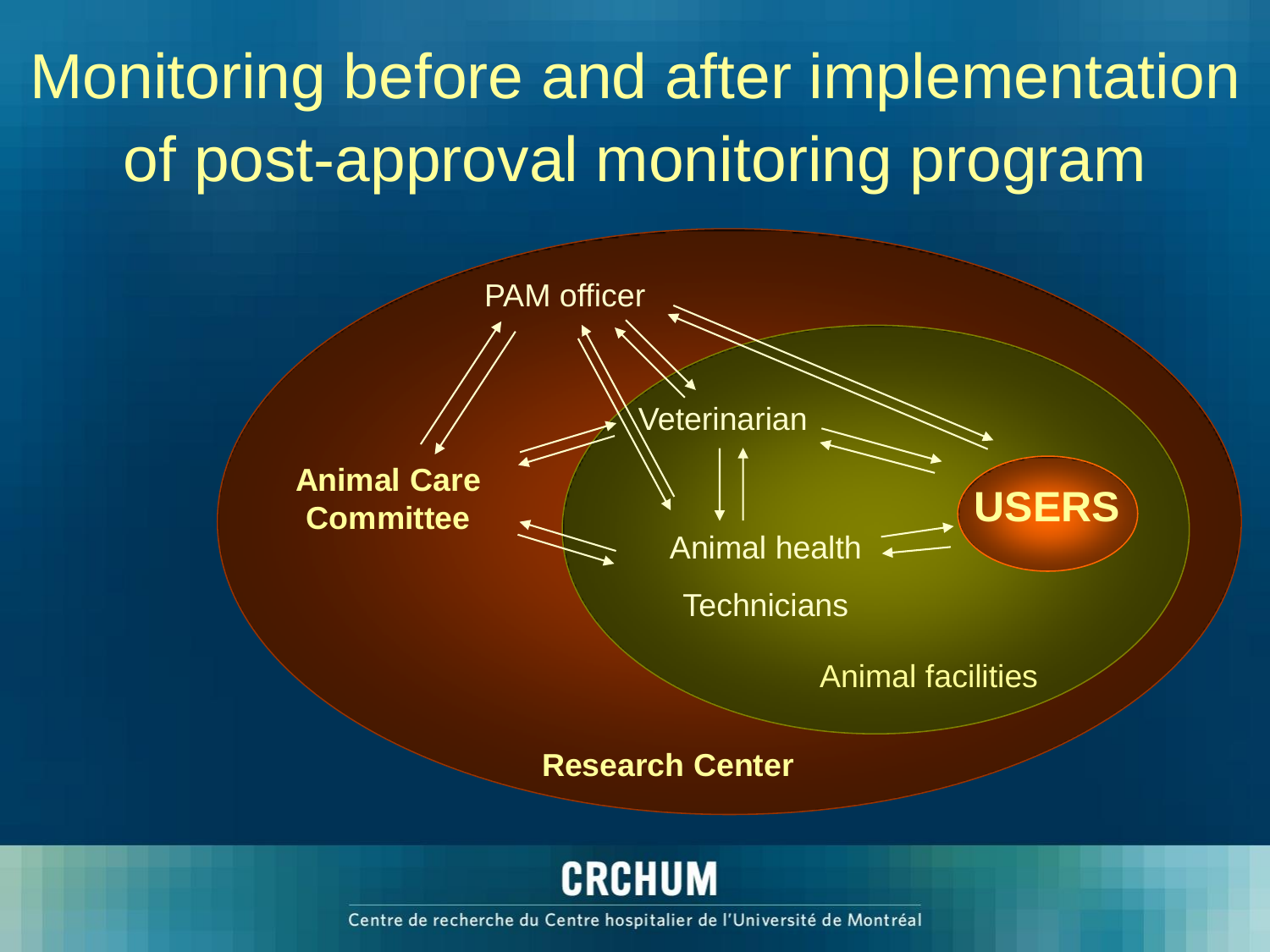### **Who?**

- All members of the ACC can visit, including researchers using animals or not, community reps. and coordinators.
- At CRCHUM, the ACC assistant-coordinator is the PAM officer.
- Exceptions: Members of the animal facilities and the veterinarian can't do PAM visits.
- A minimum of two people are required for a visit. In addition, one of them must be a researcher.
- Exception : Terminal procedures ex.: tissue harvesting (in this case, PAM officer is enough).

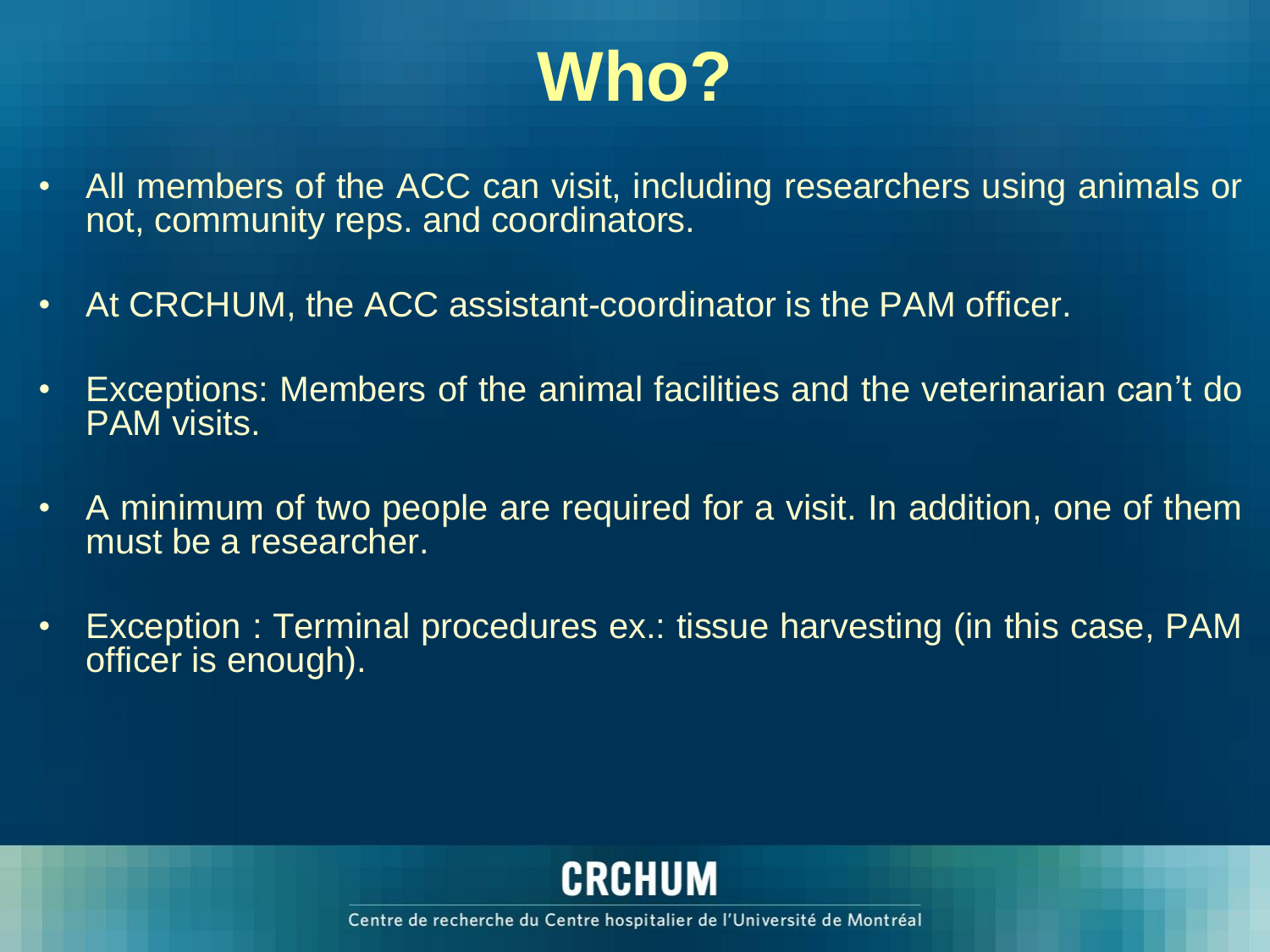#### Items to be evaluated during a visit

- Training of users, the safe and proper handling of animals and products used (drugs, radiation, biohazard);
- Procedures as described in AUP, or in a SOP;
- Aseptic surgery;
- Proper use of analgesia and anesthesia;
- The number of animals used;
- The endpoints and the method of euthanasia;
- Issues raised by team members.



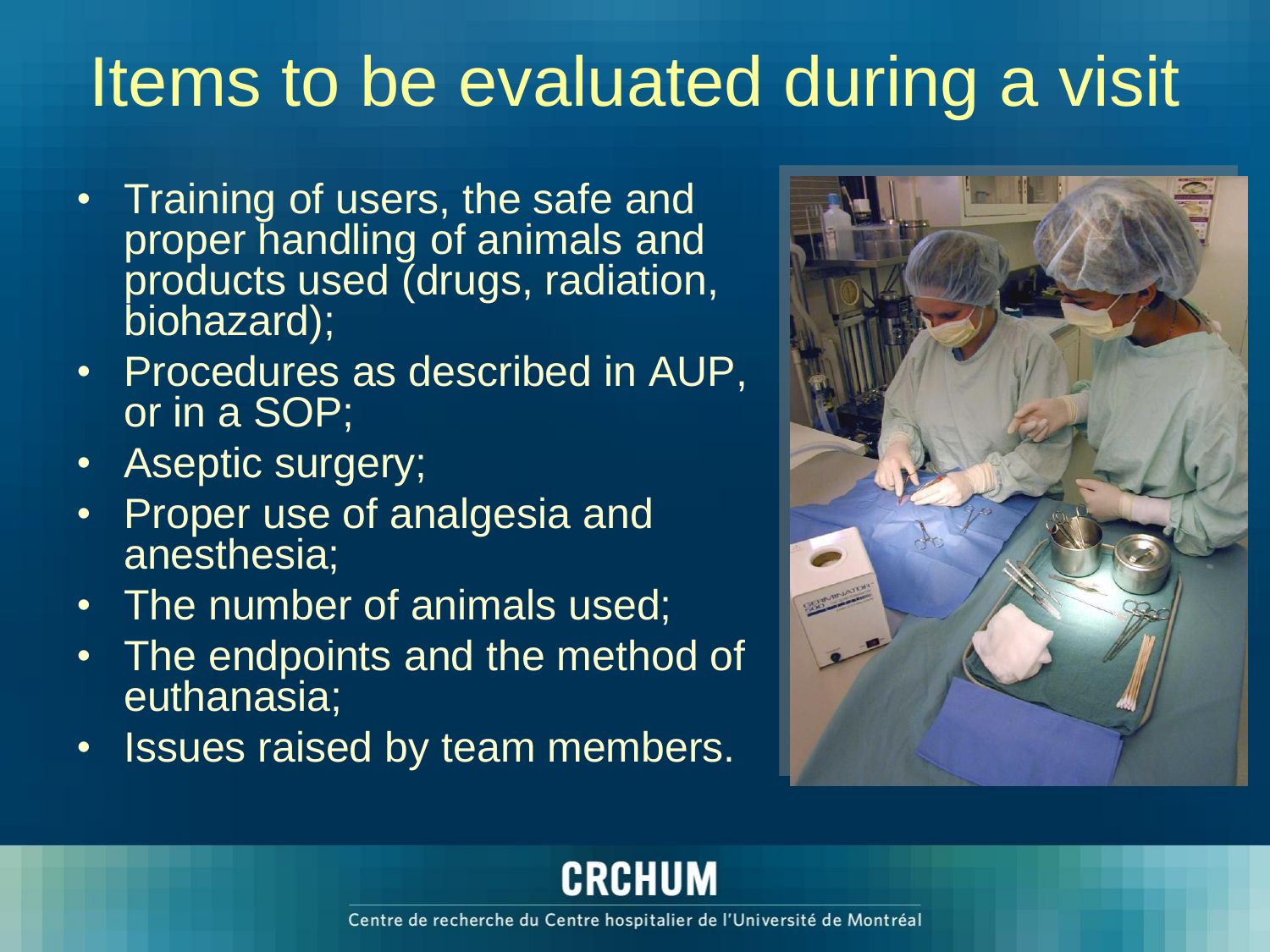## What happens with the results?

- For each visit, a report is issued to the committee (post-approval monitoring form);
- The user(s) and researcher are acknowledged by email for the visit;
- A copy of the report with the recommendations, if any, is sent to user(s) and the researcher before ACC meeting.

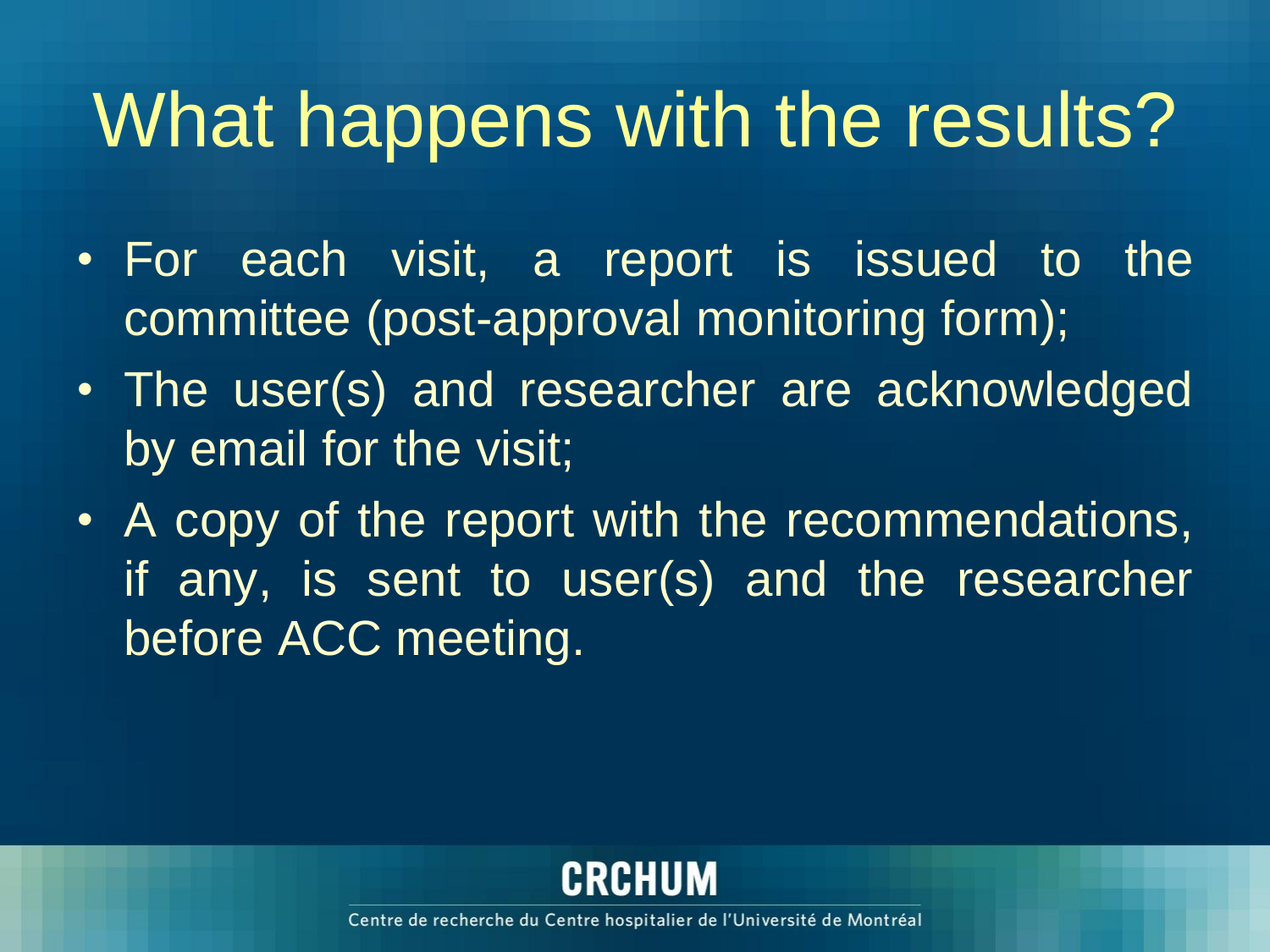### Categories of non-compliance

#### Problems most frequently observed

- Minor:
	- Animal users have no idea of the endpoints indicated on the protocol;
	- Users have never read the protocol;
	- Changes in protocol w/o ACC approved amendment;
	- Name of mouse strains.

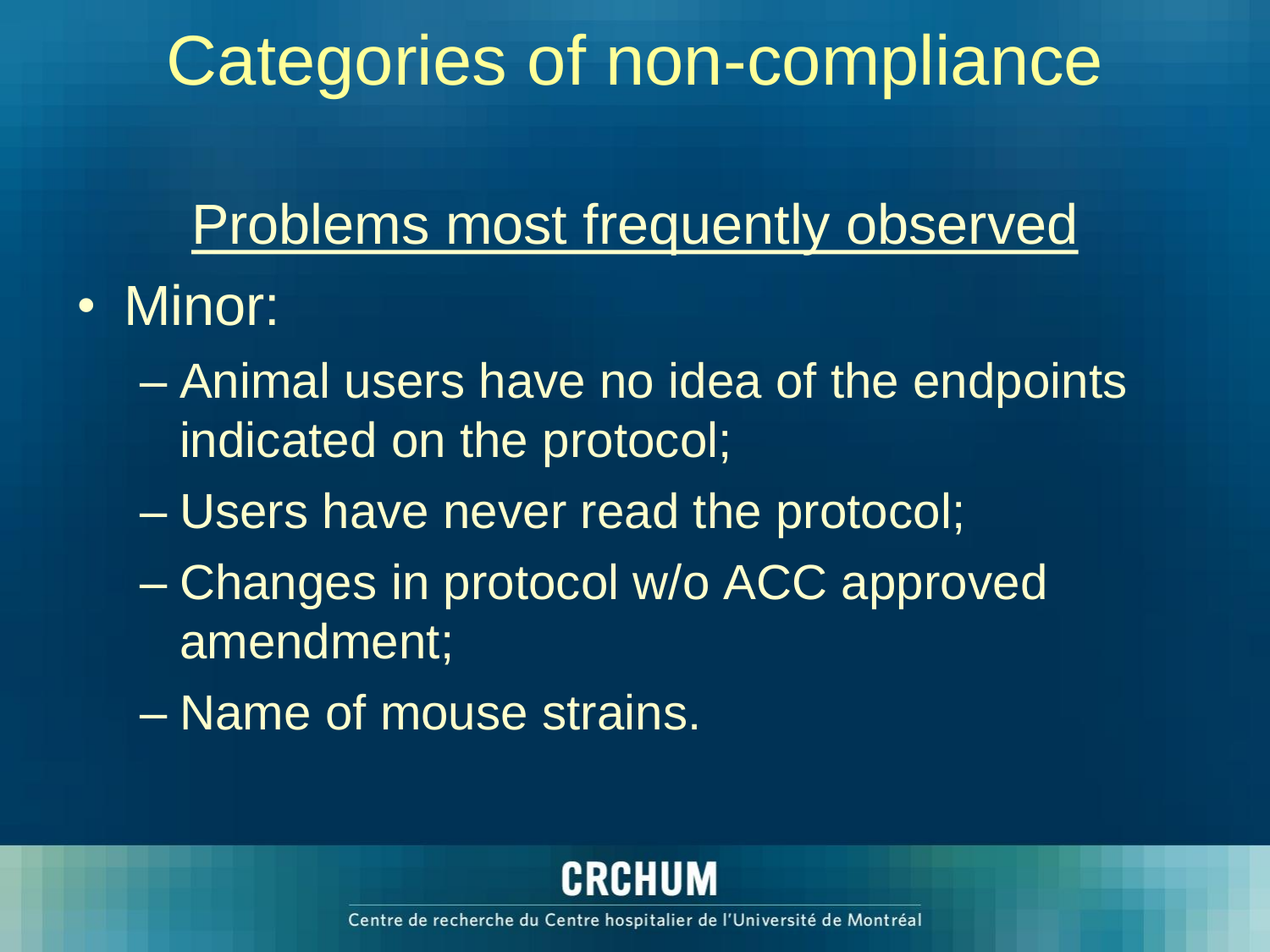### Categories of non-compliance

• Major:

– Incorrect analgesia or anesthesia;

– Incorrect aseptic conditions during surgeries.

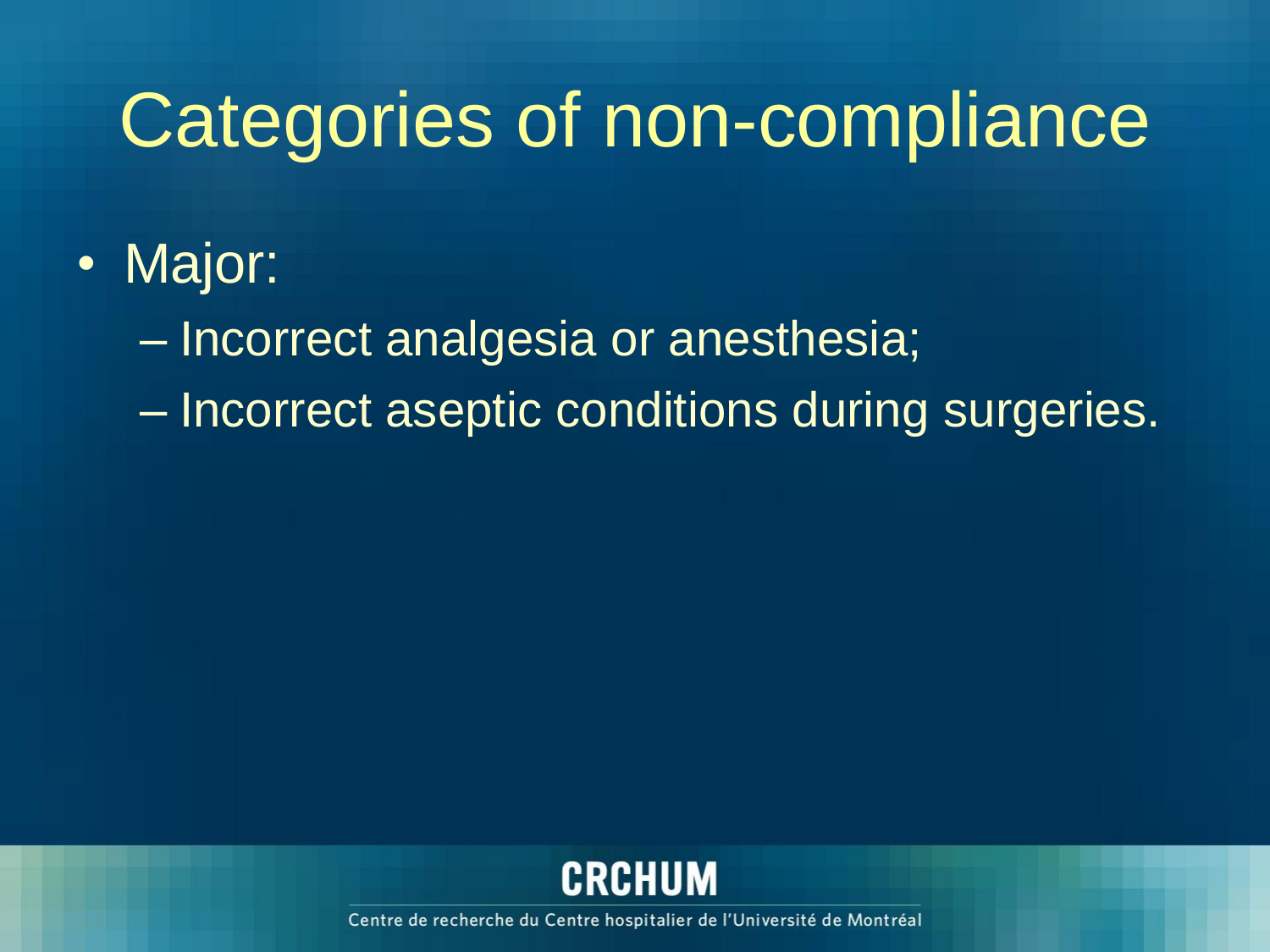### Actions taken

- According to the problems noted, an amendment to the protocol may be required;
- If the number of animals produced in breeding is different from what has been referred to in the protocol, the principal researcher / applicant is contacted and a justification is requested;
- If necessary, there will be a requirement to attend laboratory animal training;
- Any deviations must be corrected; the corrective action for the major problems will be decided by the committee.

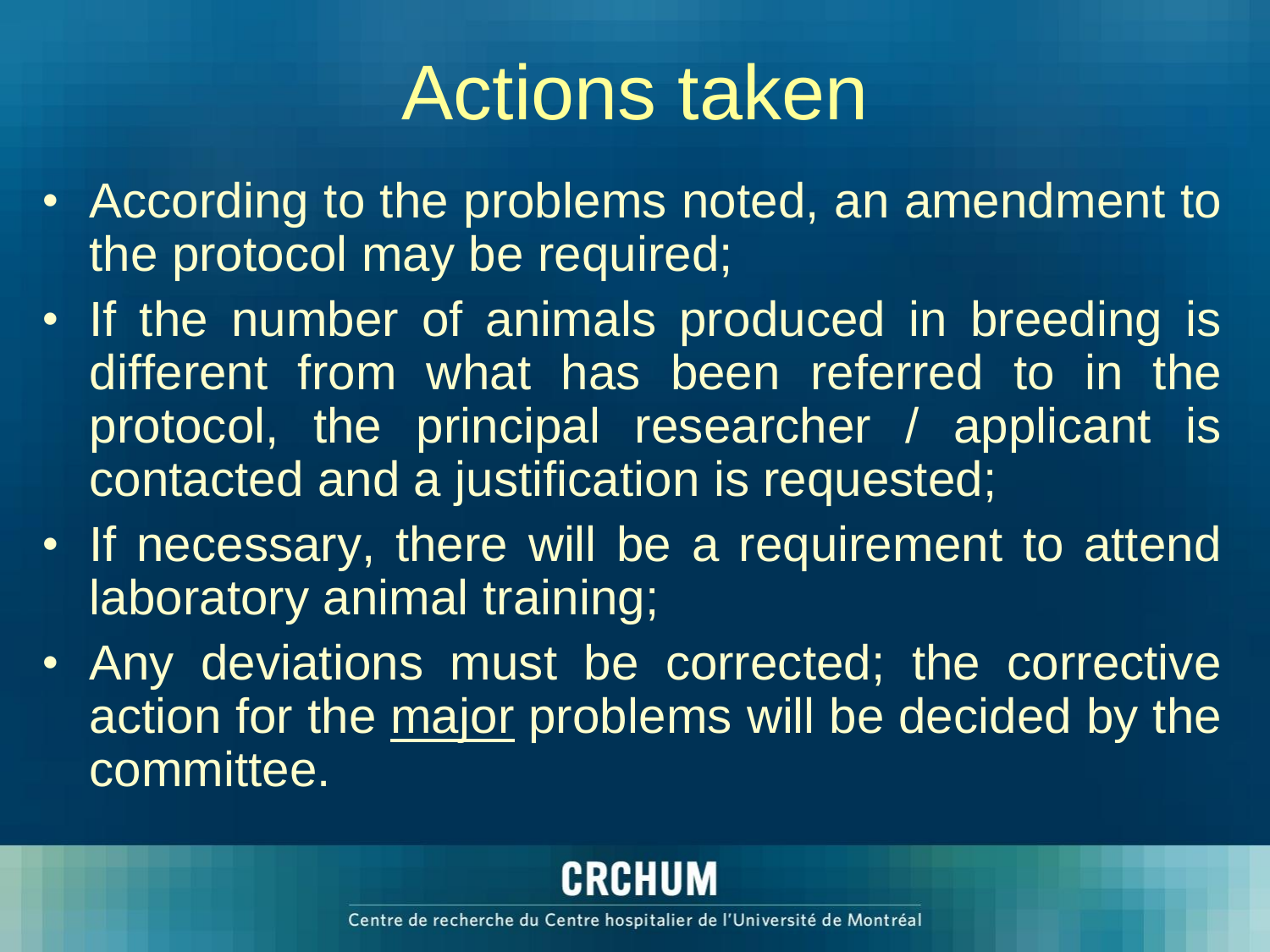### How to obtain success in a PAM program

- The officer knows the users;
- Presence of a researcher;
- PAM officer may help to apply 3R principles;
- Visit must be performed in a positive way;
- In case of non-compliance, the PAM officer must quickly find ways in collaboration with the users for them to comply.